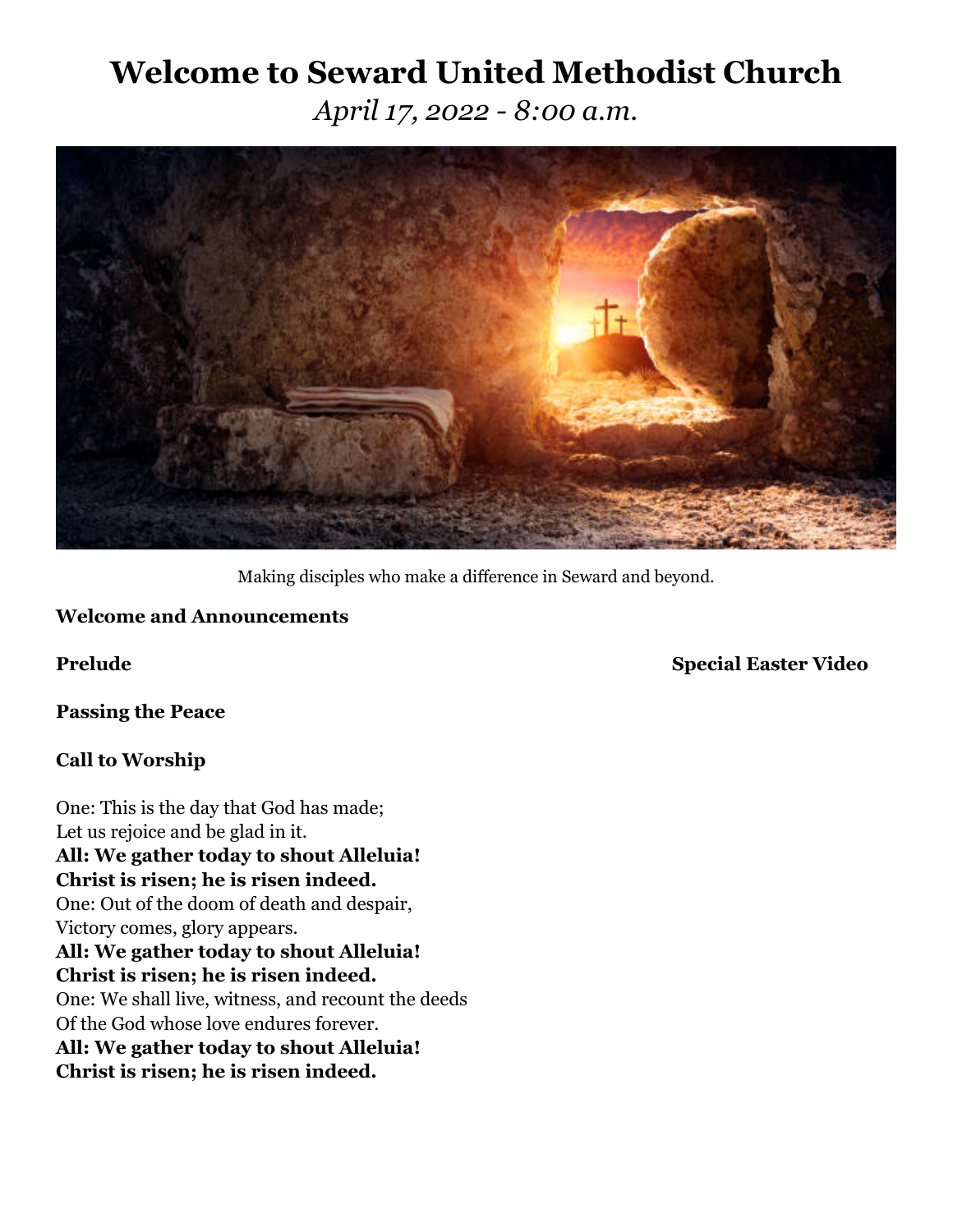1Alleluia! Alleluia! Hearts to heav'n and voices raise; Sing to God a hymn of gladness, Sing to God a hymn of praise He, who on the cross, a Savior, for the world salvation bled, Jesus Christ, the King of Glory, now is risen from the dead.

*Choir Only 2Now the prison bars are broken, Christ from death to life is born. Glorious life, and life immortal, on this blessed Easter morn. Christ has triumphed, and we conquer by His mighty enterprise; We with Him, to life eternal, by His resurrection rise.*

3Worship, honor, glory, blessing, Lord, we offer unto Thee; Young, and old, thy praise expressing, in glad homage bend the knee. All the saints in heav'n adore Thee. We would bow before Thy throne; As thine angels serve before Thee, so on Earth Thy will be done.

### **Common Prayer**

O, Redeeming God, Like Mary of Magdala weeping at the tomb, we, too, have witnessed the wonders of your work with our own teary eyes. In this hour, O God, Elevate us in Christ and with the power of the Holy Spirit, so that others may be awakened through our preaching and proclaiming the good news: news of healing, peace, justice, and community for all people. Amen.

# **Special Easter Video**

**Children's Time Pastor JoEllen Axthelm Special Music Video Rolling That Stone Away Preschool Praise** 

**Scripture Lesson** 

### **II Corinthians 5:16-20**

<sup>16</sup> From now on, therefore, we regard no one from a human point of view; even though we once knew Christ from a human point of view, we know him no longer in that way. 17 So if anyone is in Christ,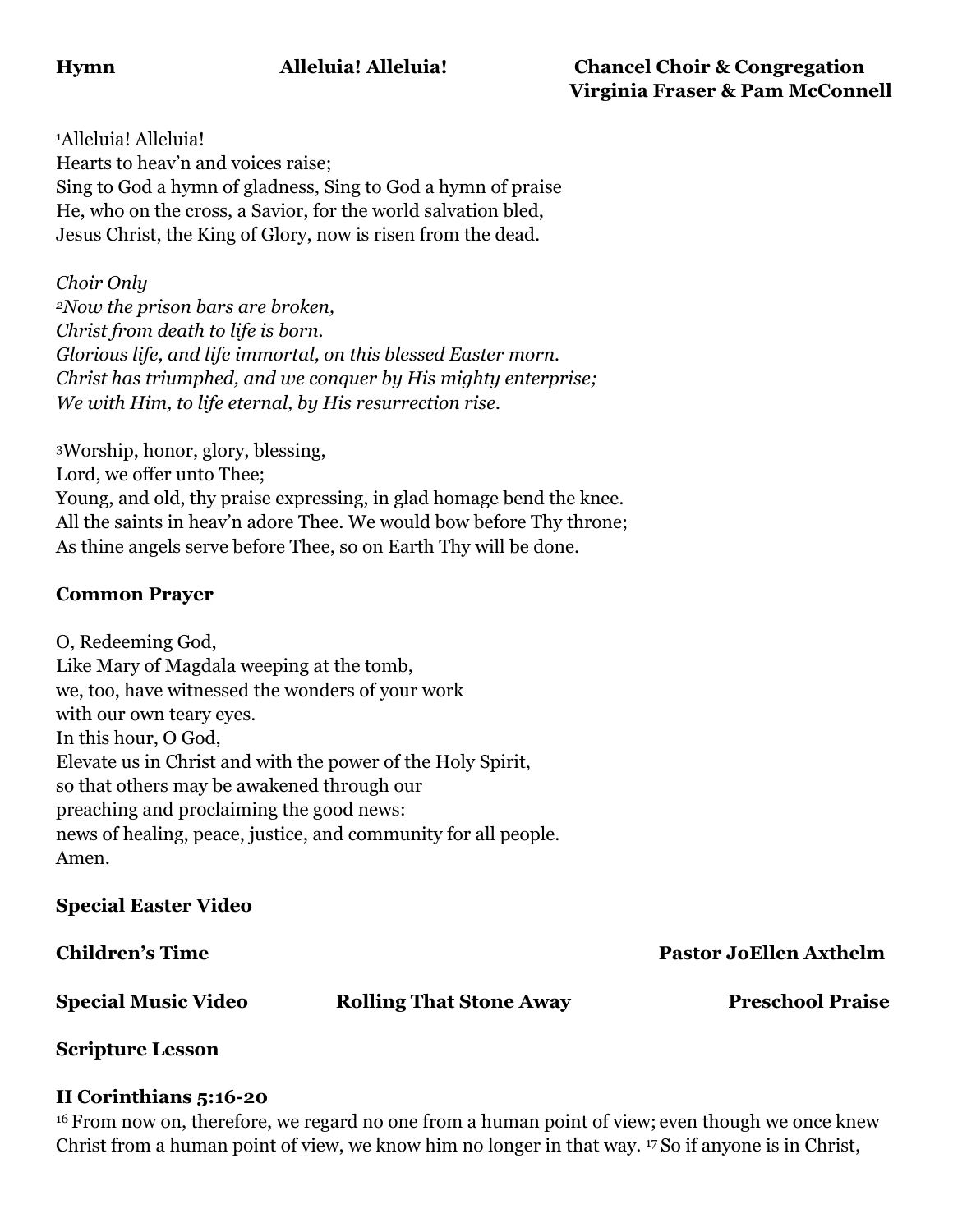there is a new creation: everything old has passed away; see, everything has become new! 18All this is from God, who reconciled us to God's self through Christ, and has given us the ministry of reconciliation; 19 that is, in Christ God was reconciling the world to God's own self, not counting their trespasses against them, and entrusting the message of reconciliation to us. 20 So we are ambassadors for Christ, since God is making this appeal through us; we entreat you on behalf of Christ, be reconciled to God.

### **John 20: 11-18**

<sup>11</sup> Mary stood weeping outside the tomb. As she wept, she bent over to look into the tomb; 12 and she saw two angels in white, sitting where the body of Jesus had been lying, one at the head and the other at the feet. 13 They said to her, "Woman, why are you weeping?" She said to them, "They have taken away my Lord, and I do not know where they have laid him." 14When she had said this, she turned around and saw Jesus standing there, but she did not know that it was Jesus. 15 Jesus said to her, "Woman, why are you weeping? Whom are you looking for?" Supposing him to be the gardener, she said to him, "Sir, if you have carried him away, tell me where you have laid him, and I will take him away." 16 Jesus said to her, "Mary!" She turned and said to him in Hebrew, "Rabbi!" (which means Teacher). 17 Jesus said to her, "Do not hold on to me, because I have not yet ascended. But go to my brothers and say to them, 'I am ascending to my God and your God.'" 18 Mary Magdalene went and announced to the disciples, "I have seen the Lord"; and she told them that Jesus had said these things to her.

| <b>Hymn</b>                     | <b>He Lives</b> | <b>UMH 310</b>                    |
|---------------------------------|-----------------|-----------------------------------|
| 1. I serve a risen Savior,      |                 | 2. In all the world around me     |
| he's in the world today;        |                 | I see his loving care,            |
| I know that he is living,       |                 | and though my heart grows weary,  |
| whatever foes may say.          |                 | I never will despair.             |
| I see his hand of mercy,        |                 | I know that he is leading         |
| I hear his voice of cheer,      |                 | through all the stormy blast;     |
| and just the time I need him,   |                 | the day of his appearing          |
| He's always near.               |                 | will come at last. $(R)$          |
| Refrain                         |                 | 3. Rejoice, rejoice, O Christian, |
| He lives, he lives,             |                 | lift up your voice and sing       |
| Christ Jesus lives today!       |                 | eternal hallelujahs               |
| He walks with me                |                 | to Jesus Christ the King!         |
| and talks with me               |                 | the hope of all who seek him,     |
| along life's narrow way.        |                 | the help of all who find;         |
| He lives, he lives,             |                 | none other is so loving,          |
| salvation to impart!            |                 | So good and kind. (R)             |
| You ask me how I know he lives? |                 |                                   |
| He lives within my heart.       |                 |                                   |

**Sermon "New Life in Christ"** Rev. Dr. Mary Kay Totty

#### **The Prayers of the People**

Please share your joys or concerns at the microphone or in the comments on Facebook or by texting us at 402-810-8900.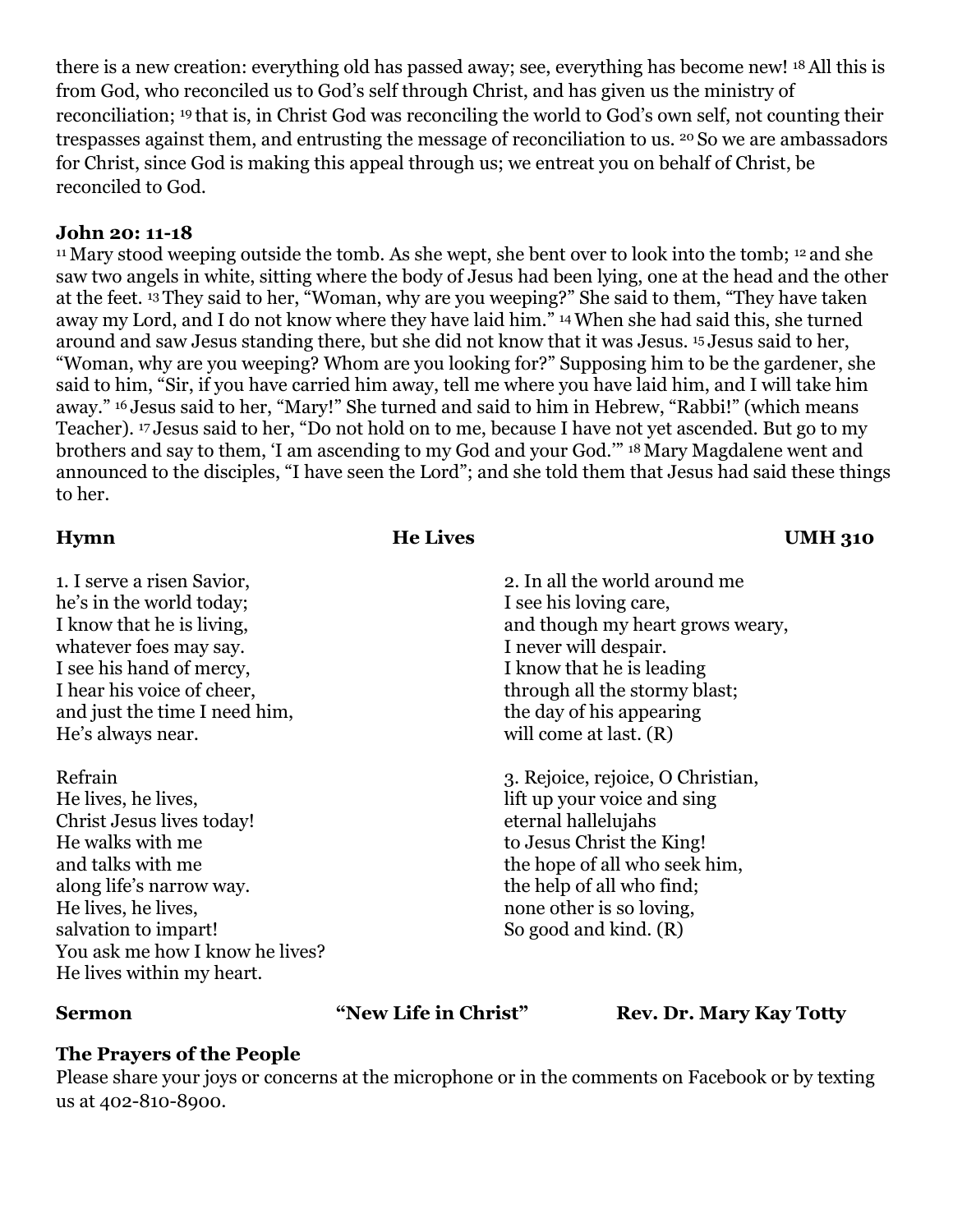- 1 Christ is risen! Shout Hosanna! Celebrate this day of days. Christ is risen! Hush in wonder; all creation is amazed. In the desert all-surrounding, see, a spreading tree has grown. Healing leaves of grace abounding bring a taste of love unknown.
- 2 Christ is risen! 3 Christ is risen! Raise your spirits Earth and heaven from the caverns of despair. The nevermore shall be the same Walk with gladness and the break the bread of the bread of in the morning. The morning is new creation See what love can do and dare. where the world is still in pain. Drink the wine of Tell its grim, resurrection, demonic chorus: not a servant, but a friend;<br>
"Christ is risen! Get you gone!" Jesus is our God the First strong companion.  $\Box$  and Last is with us. Joy and peace shall never end. Sing Hosanna everyone!

Sharing of Joys & Concerns Pastoral Prayer The Lord's Prayer

### **Offertory Pam McConnell**

**Doxology Praise God, from Whom All Blessings Flow UMH 94**

Praise God, from whom all blessings flow; praise God, all creatures here below; Alleluia! Alleluia! Praise God, the source of all our gifts! Praise Jesus Christ, whose power up lifts! Praise the Spirit, Holy Spirit! Alleluia! Alleluia! Alleluia!

### **Prayer of Dedication**

For the wondrous ways this offering will bless this community, help us nurture caring relationships with our neighbors, and do our part to liberate all who are experiencing oppression, we dedicate these

- -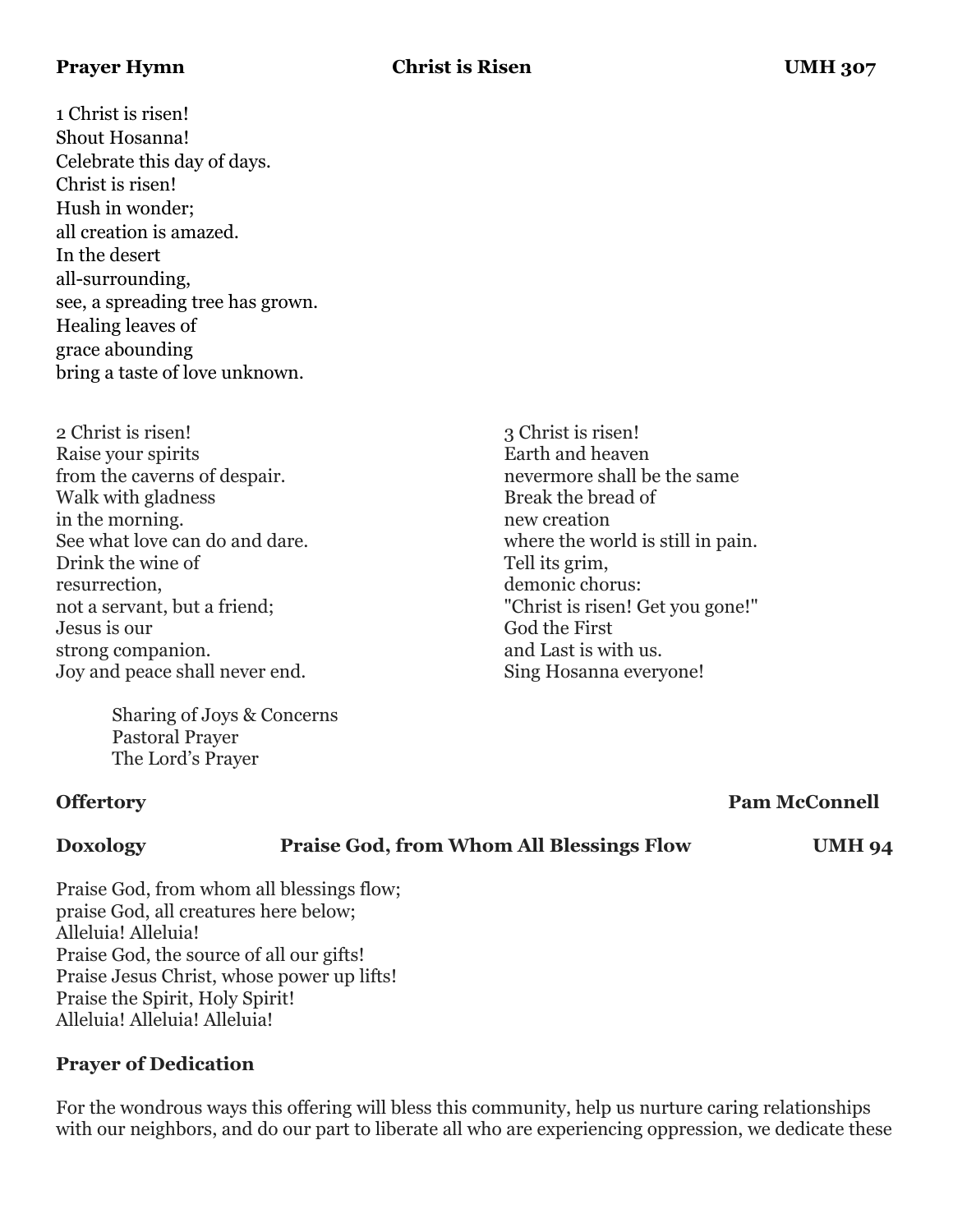gifts. Let this offering, and the works of our hands and feet, be the resurrection we need to see in the world. Amen.

# **CELEBRATION OF HOLY COMMUNION**

## **A Great Thanksgiving For Easter**

*This Great Thanksgiving incorporates texts from Christ the Lord is Risen Today by Charles Wesley as congregational responses. The text are used in an order which best fits the Eucharistic Prayer. For Holy Communion, if at home, you may use whatever simple elements you have at hand bread, crackers, pita, juice, water, wine. If you are at in person worship please follow the instructions given by the Pastor. The bread is gluten free.*

# *ALL SINGING: UMH 302, v. 1*

*Christ the Lord is risen today, Alleluia! Earth and heaven in chorus say, Alleluia! Raise your joys and triumphs high, Alleluia! Sing, ye heavens, and earth reply, Alleluia!*

ONE: Holy One, Eternal and Blessed

### **ALL: We lift up our hearts to You.**

ONE:

Your love overflows, calling the wonder of creation into being Filling the world with beauty and goodness

### **ALL: Receive our thanks and praise**

ONE: We join the company of heaven and Your faithful in every time and place in celebrating Your victory over sin and death

# *ALL SINGING: UMH 302, v. 2*

*Love's redeeming work is done, Alleluia! Fought the fight, the battle won, Alleluia! Death in vain forbids him rise, Alleluia! Christ has opened paradise, Alleluia!*

### ONE:

Glory to You, God of grace and majesty and glory to Your Son, Jesus Christ, our Savior and Savior of the world

On the third day, You raised Jesus from the dead. Death could not destroy him! The grave could not enslave him!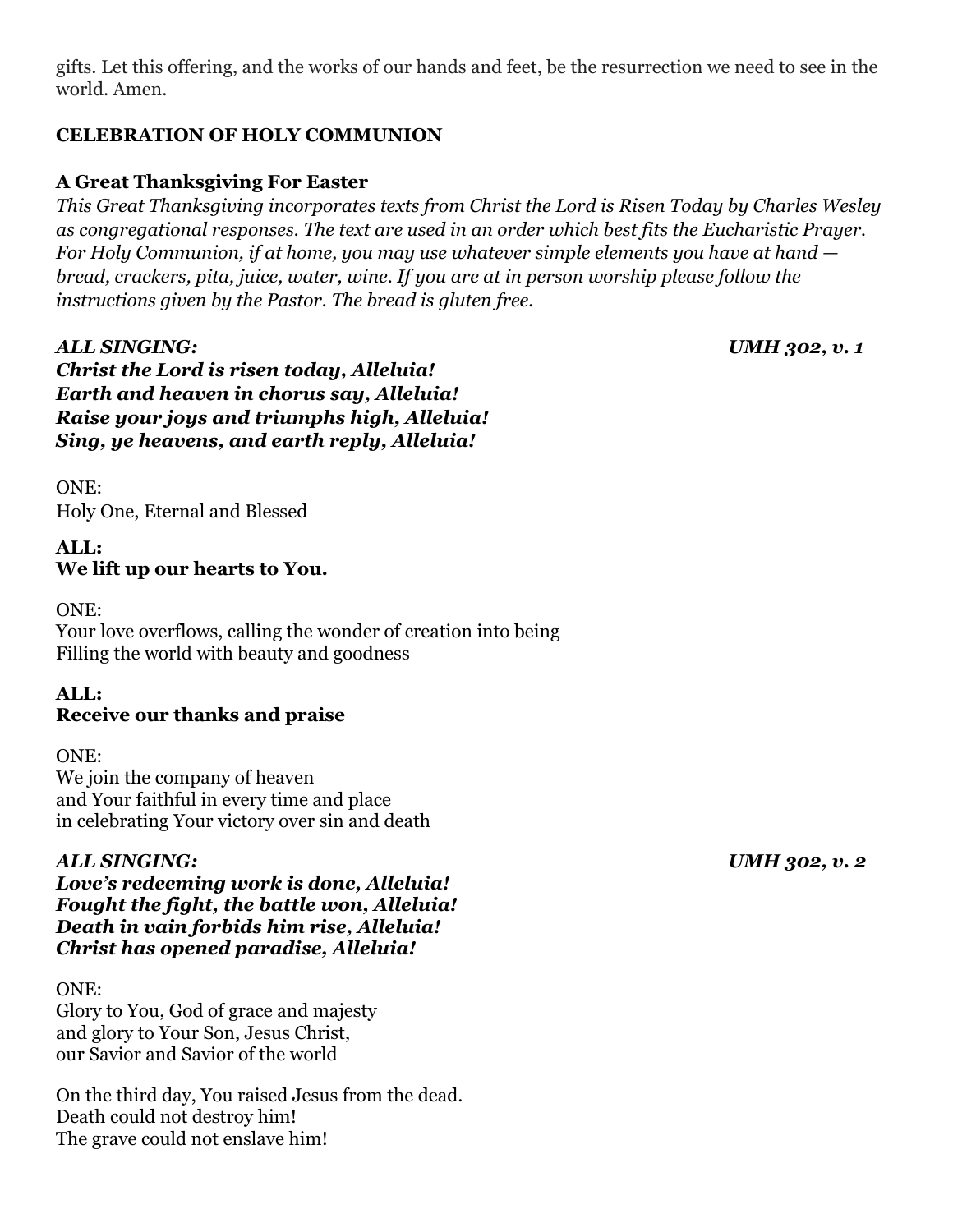#### *ALL SINGING: UMH 302, v. 3*

*Lives again our glorious King, Alleluia! Where, O death, is now thy sting? Alleluia! Once He died our souls to save, Alleluia! Where's thy victory, boasting grave? Alleluia!*

#### ONE:

The world despised and rejected You. You responded with grace, humility and welcome. The proud questioned Your power, devised Your death. You responded with peace, forgiveness and new life.

**ALL SPEAKING: Forgive us, merciful Jesus Our arrogance, Our selfishness, Our violence. Instead, make us like You.**

#### ONE:

On the night in which he gave himself up for us, Jesus took bread, gave thanks to You, broke the bread, gave it to those gathered around the table, and said: "Take, eat; this is the bread of life which is given for you. Do this in remembrance of me."

When the supper was over, he took the cup, gave thanks to You, gave it to those gathered and said: "Drink from this, all of you; this is the sign of the new covenant, poured out for you and for many for the forgiveness of sins. Do this, as often as you drink it, in remembrance of me."

**ALL SPEAKING: We remember You We need You We claim Your resurrection power: Dying, You destroyed our death Rising, You restored our life.**

**Christ Jesus, come in glory.**

#### ONE:

Come Christ Jesus And come Holy Spirit, Abide with us and in us And on these gifts of bread and cup Make them be for us the bread of life and the cup of grace That we may be, now and forever, Your Easter people, Whole, Holy, Alive One with You and one with each other Together fulfilling Your saving work